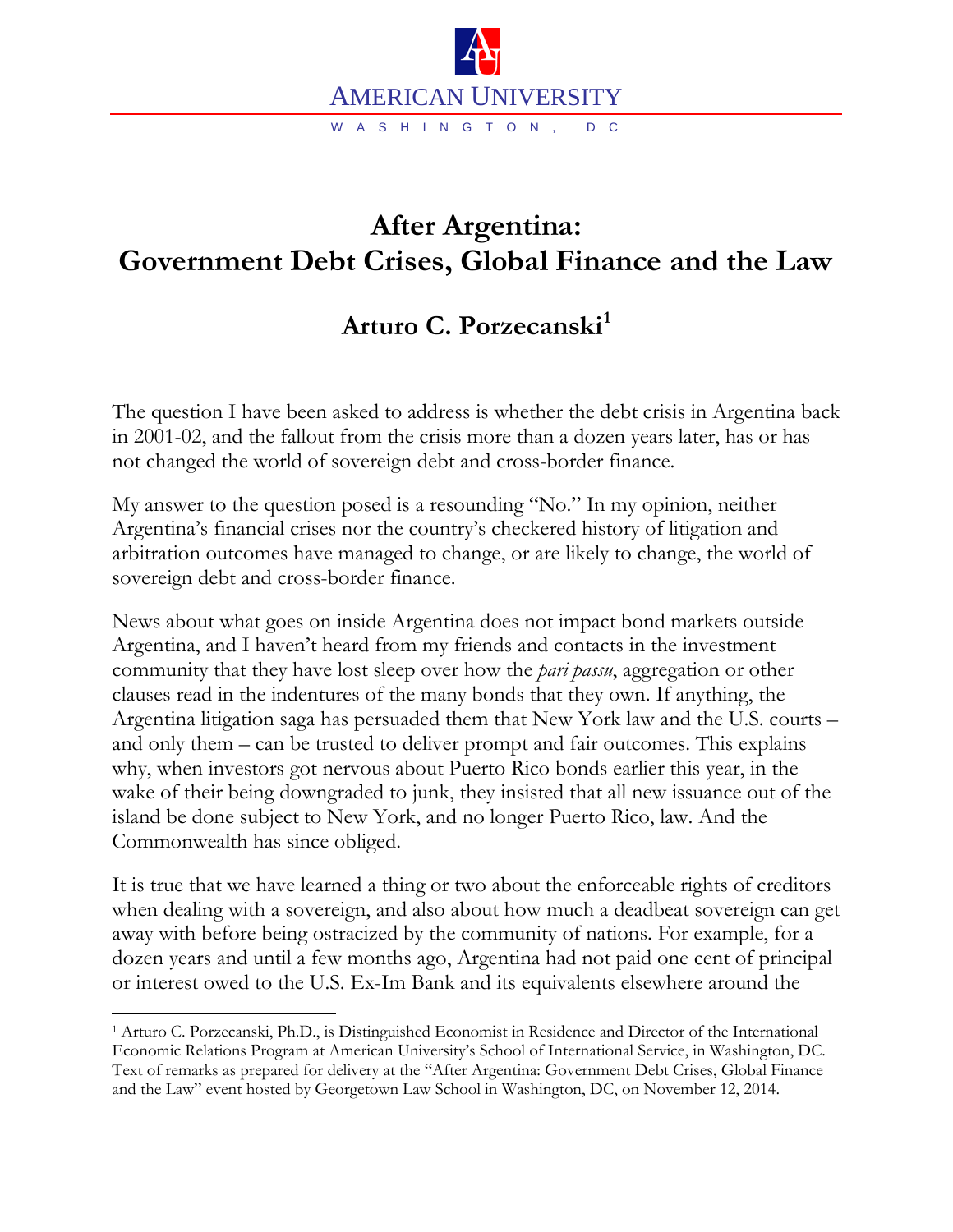world. While that disqualified Argentina from getting new export credits or foreign aid, it did not lead our government or other governments to treat Argentina as a pariah. They have remained a member of the G-20 in good standing, for example, and as we speak the Argentine delegation is on its way to Australia for this weekend's summit.

And for the past 7 years, Argentina has not complied with its obligations to the IMF under Articles IV and VIII, yet it has barely been slapped on the wrist, so that is also thought-provoking. And most notoriously, for the past many years, Argentina has refused to pay on arbitral awards and court judgments against it, in blatant violation of its treaty and other supposedly binding legal commitments.

But these things that we have learned have not changed the world of sovereign debt and cross-border finance. Just like a supermarket regards pilferage as a normal cost of doing business as long as it remains under control, so the investor community, and evidently also the official community, have been willing to tolerate a rogue sovereign debtor in their midst as long as its behavior does not prove contagious.

The rest is not news. A quarter-century ago we already knew that if governments adopt overly loose fiscal and monetary policies, and scare away domestic and foreign investors by disrespecting property rights and the rule of law, they will generate high inflation, currency weakness, economic stagnation, social polarization, and political instability. In Argentina, it's a lamentable case of déjà vu all over again, because they have had several prior bouts of reckless populism.

A quarter-century ago we already knew that lawyers will pretend that indentures intended for corporate obligors can usefully be copied and pasted for use by sovereign debtors. We also recognized that lenders and investors are reassured by thick prospectuses that list their many rights as well as their debtor's many obligations. We had learned that despite the formal surrender of sovereign immunity in standard contracts written under New York, English or other law, and regardless of the ratification of international treaties, sovereigns are NOT like the rest of us: They can always exercise their sovereign right to do whatever they want. They can always repatriate their attachable assets, walk away from their obligations, and go into financial hibernation, until either new political leadership emerges at home or else a new generation of investor-fools comes of age abroad.

A quarter-century ago we already knew how to restructure sovereign debt in the fastest and least traumatic way. The government in financial difficulties must make a prompt and good-faith effort to reach a collaborative agreement with its creditors. It should seek debt relief appropriate to the nature of its liquidity or solvency problem; treat all private creditors in a comparable manner; recognize interest arrears, and treat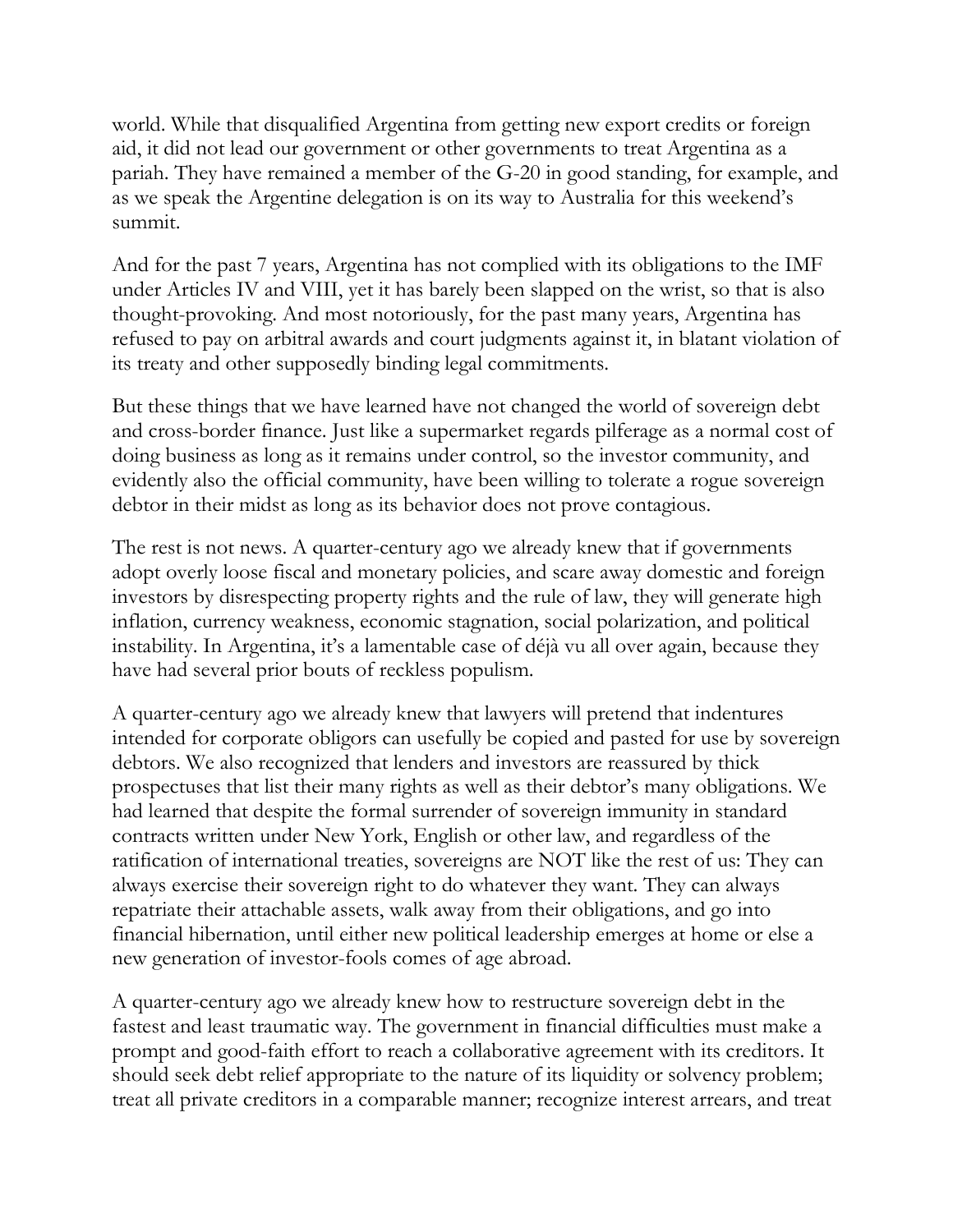them preferentially vs. past-due principal; seek the financial support and endorsement of the official community; make a good-will, up-front cash payment, especially when the government has the cash; and, last but not least, always aim for 100% creditor participation.

Argentina threw away this well-known playbook and decided to get really tough with its creditors – something that has proven so damaging, in so many ways, that nobody else has wanted to follow in its footsteps. Rather, virtually every other sovereign in trouble has behaved according to the well-worn playbook.

A quarter-century ago we already knew that in every sovereign debt restructuring there would be holdouts. That is why sovereign debtors tried very hard to minimize them, by adopting confidence-building economic policies and reforms that offered the prospect of strong upside to creditors who accepted up-front losses as part of a justifiable debt restructuring. And what was done about the few holdouts that remained? Their claims would be bought out by the large creditors, or anonymously by the sovereign acting through a financial intermediary, or else their claims would be honored as per their original contract. In short, holdouts have always been around, and they have always been bought out.

That's harder to do when you have a lot of holdouts, of course: in Argentina's case, about half of foreign bondholders turned down the government's punishing offer of early 2005 – including over 200,000 retail and institutional investors – thereby guaranteeing an unprecedented holdout problem. The situation was aggravated by two other bad decisions made by Argentina: to include in the restructuring indenture a clause guaranteeing participating creditors that they would get, at least for a decade, whatever better offer any holdouts would ever get; and also by Argentina enacting a law that prohibited any government from dealings with its holdout creditors.

By now you are probably realizing why the world of sovereign debt and cross-border finance has been mostly oblivious to Argentina's egregious behavior. The overwhelming majority of issuers and investors feel that the case is unique and won't be repeated. And so far, so good. To be sure, governments don't like the thought of them ever becoming hostage to creditor minorities, though it is mostly within their power to prevent that. Many creditors, meanwhile, agree that it would be good for questionable contract clauses to be written in a way such that they mean what they say, and also for restructurings to be approved by super-majorities and not by unanimity, as was the custom until a decade ago.

Therefore, there is a movement afoot to clarify the infamous *pari passu* clause, and also to enhance collective-action clauses, in order to facilitate meaningful changes to contracts without having to hold votes on a bond-issue by bond-issue basis. But life